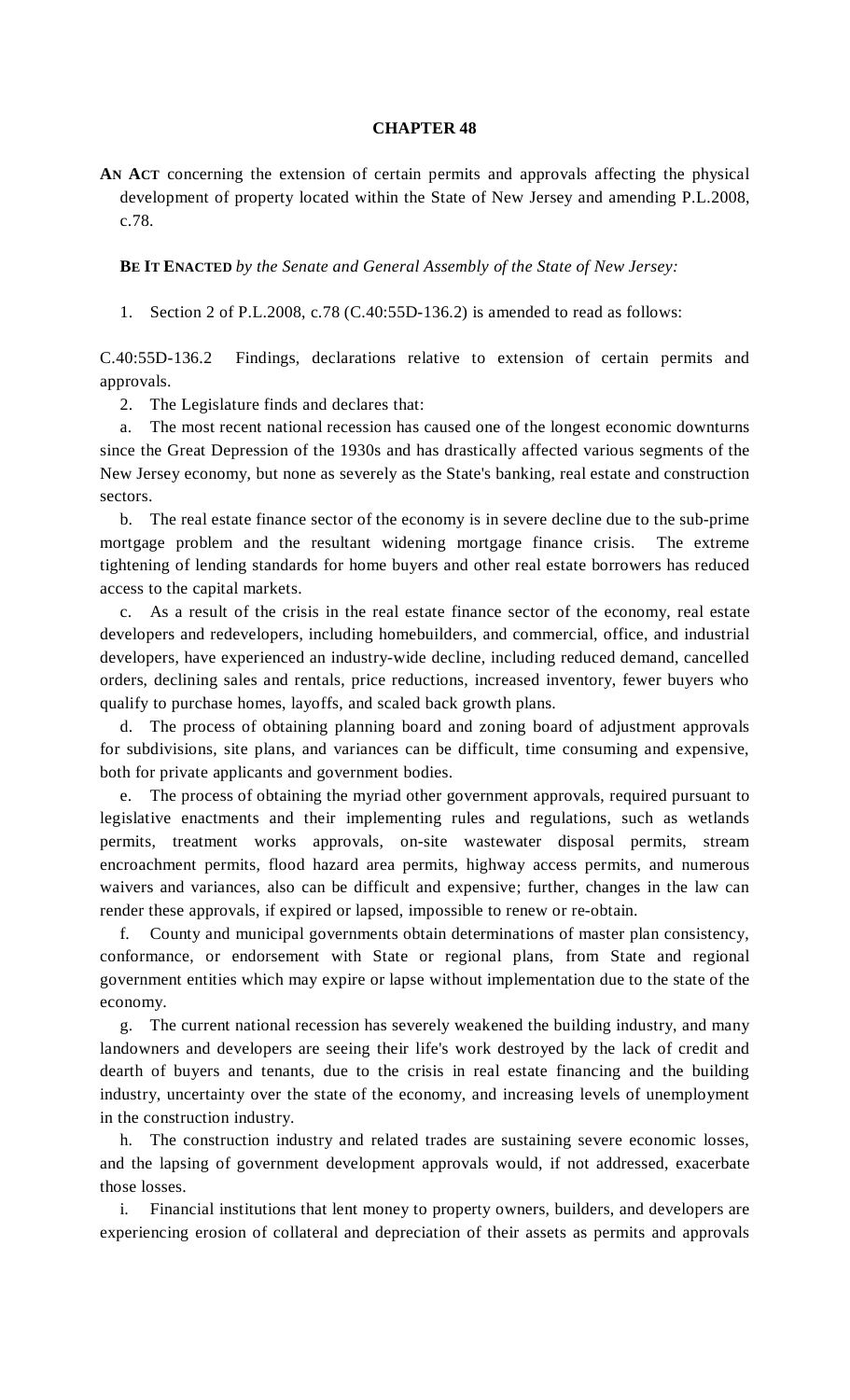$\mathcal{D}$ 

expire, and the extension of these permits and approvals is necessary to maintain the value of the collateral and the solvency of financial institutions throughout the State.

 j. Due to the current inability of builders and their purchasers to obtain financing, under existing economic conditions, more and more once-approved permits are expiring or lapsing and, as these approvals lapse, lenders must re-appraise and thereafter substantially lower real estate valuations established in conjunction with approved projects, thereby requiring the reclassification of numerous loans which, in turn, affects the stability of the banking system and reduces the funds available for future lending, thus creating more severe restrictions on credit and leading to a vicious cycle of default.

 k. As a result of the continued downturn of the economy, and the continued expiration of approvals which were granted by State and local governments, it is possible that thousands of government actions will be undone by the passage of time.

 l. Obtaining an extension of an approval pursuant to existing statutory or regulatory provisions can be both costly in terms of time and financial resources, and insufficient to cope with the extent of the present financial situation; moreover, the costs imposed fall on the public as well as the private sector.

 m. It is the purpose of this act to prevent the wholesale abandonment of approved projects and activities due to the present unfavorable economic conditions, by tolling the term of these approvals for a period of time, thereby preventing a waste of public and private resources.

2. Section 3 of P.L.2008, c.78 (C.40:55D-136.3) is amended to read as follows:

C.40:55D-136.3 Definitions relative to extension of certain permits and approvals.

3. As used in P.L.2008, c.78 (C.40:55D-136.1 et seq.):

 "Approval" means, except as otherwise provided in section 4 of P.L.2008, c.78 (C.40:55D-136.4), any approval of a soil erosion and sediment control plan granted by a local soil conservation district under the authority conferred by R.S.4:24-22 et seq., waterfront development permit issued pursuant to R.S.12:5-1 et seq., permit issued pursuant to "The Wetlands Act of 1970," P.L.1970, c.272 (C.13:9A-1 et seq.), permit issued pursuant to the "Freshwater Wetlands Protection Act," P.L.1987, c.156 (C.13:9B-1 et al.), approval of an application for development granted by the Delaware and Raritan Canal Commission pursuant to the "Delaware and Raritan Canal State Park Law of 1974," P.L.1974, c.118 (C.13:13A-1 et seq.), permit issued by the New Jersey Meadowlands Commission pursuant to the "Hackensack Meadowlands Reclamation and Development Act," P.L.1968, c.404 (C.13:17-1 et al.), approval of an application for development granted by the Pinelands Commission and determination of municipal and county plan conformance pursuant to the "Pinelands Protection Act," P.L.1979, c.111 (C.13:18A-1 et seq.), permit issued and center designations pursuant to the "Coastal Area Facility Review Act," P.L.1973, c.185 (C.13:19-1 et seq.), septic approval granted pursuant to Title 26 of the Revised Statutes, permit granted pursuant to R.S.27:7-1 et seq. or any supplement thereto, right-of-way permit issued by the Department of Transportation pursuant to paragraph (3) of subsection (h) of section 5 of P.L.1966, c.301 (C.27:1A-5), approval granted by a sewerage authority pursuant to the "sewerage authorities law," P.L.1946, c.138 (C.40:14A-1 et seq.), approval granted by a municipal authority pursuant to the "municipal and county utilities authorities law," P.L.1957, c.183 (C.40:14B-1 et seq.), an agreement with a municipality, county, municipal authority, sewerage authority, or other governmental authority for the use or reservation of sewerage capacity, approval issued by a county planning board pursuant to chapter 27 of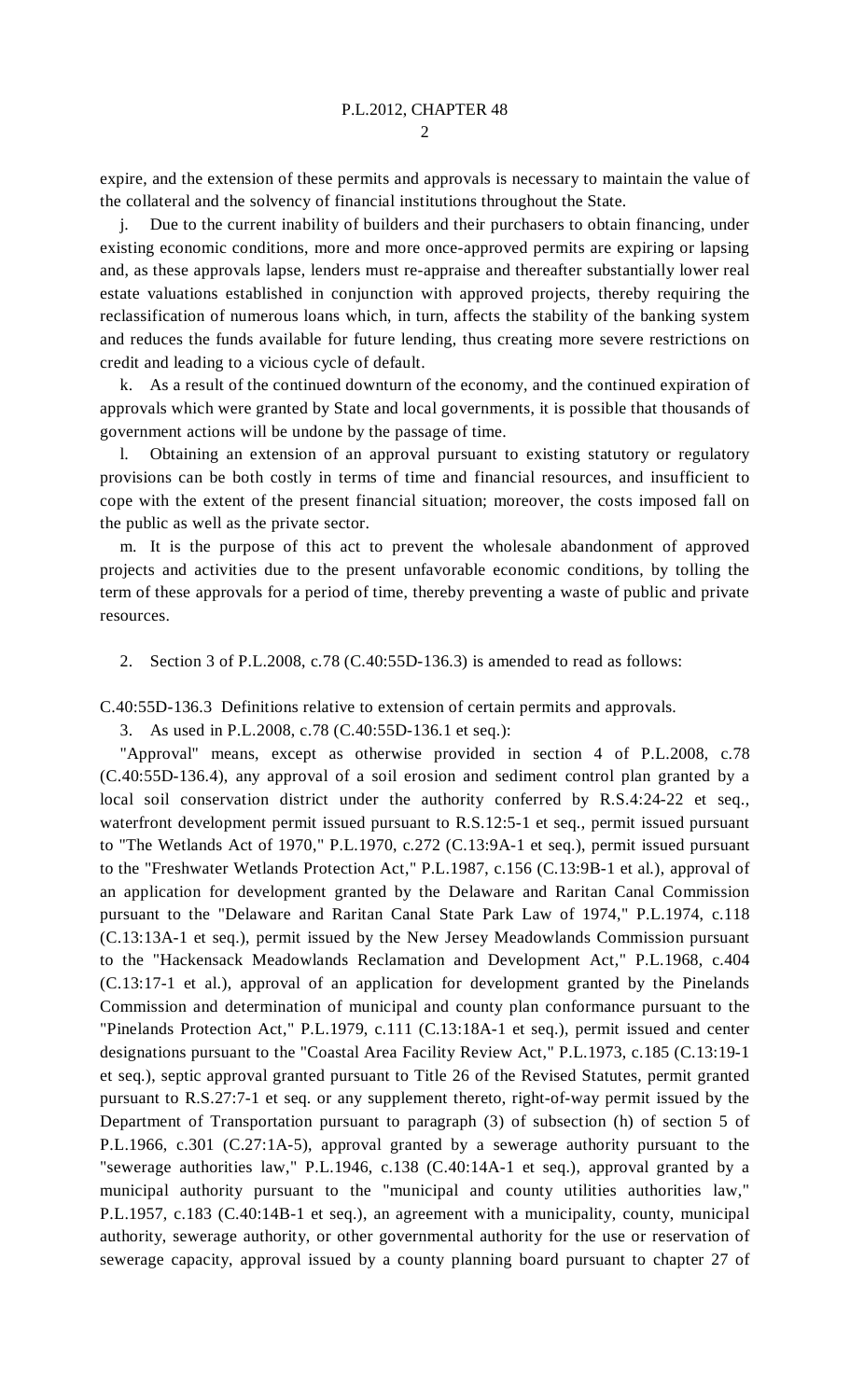3

Title 40 of the Revised Statutes, preliminary and final approval granted in connection with an application for development pursuant to the "Municipal Land Use Law," P.L.1975, c.291 (C.40:55D-1 et seq.), permit granted pursuant to the "State Uniform Construction Code Act," P.L.1975, c.217 (C.52:27D-119 et seq.), plan endorsement and center designations pursuant to the "State Planning Act," P.L.1985, c.398 (C.52:18A-196 et al.), permit or certification issued pursuant to the "Water Supply Management Act," P.L.1981, c.262 (C.58:1A-1 et al.), permit granted authorizing the drilling of a well pursuant to P.L.1947, c.377 (C.58:4A-5 et seq.), certification or permit granted, exemption from a sewerage connection ban granted, wastewater management plan approved, and pollution discharge elimination system permit pursuant to the "Water Pollution Control Act," P.L.1977, c.74 (C.58:10A-1 et seq.), certification granted pursuant to "The Realty Improvement Sewerage and Facilities Act (1954)," P.L.1954, c.199 (C.58:11-23 et seq.), certification or approval granted pursuant to P.L.1971, c.386 (C.58:11-25.1 et al.), certification issued and water quality management plan approved pursuant to the "Water Quality Planning Act," P.L.1977, c.75 (C.58:11A-1 et seq.), approval granted pursuant to the "Safe Drinking Water Act," P.L.1977, c.224 (C.58:12A-1 et al.), permit issued pursuant to the "Flood Hazard Area Control Act," P.L.1962, c.19 (C.58:16A-50 et seq.), any municipal, county, regional, or State approval or permit granted under the general authority conferred by State law or rule or regulation, or any other government authorization of any development application or any permit related thereto whether that authorization is in the form of a permit, approval, license, certification, permission, determination, interpretation, exemption, variance, exception, waiver, letter of interpretation, no further action letter, agreement or any other executive or administrative decision which allows a development or governmental project to proceed.

 "Development" means the division of a parcel of land into two or more parcels, the construction, reconstruction, conversion, structural alteration, relocation or enlargement of any building or other structure or facility, or of any grading, soil removal or relocation, excavation or landfill or any use or change in the use of any building or other structure or land or extension of the use of land.

 "Environmentally sensitive area" means an area designated pursuant to the State Development and Redevelopment Plan adopted, as of the effective date of P.L.2008, c.78, pursuant to P.L.1985, c.398 (C.52:18A-196 et al.) as Planning Area 4B (Rural/Environmentally Sensitive), Planning Area 5 (Environmentally Sensitive), or a critical environmental site, but shall not include any extension area as defined in this section.

 "Extension area" means an area designated pursuant to P.L.1985, c.398 (C.52:18A-196 et seq.) as Planning Area 1 (Metropolitan), Planning Area 2 (Suburban), Planning Area 3 (Fringe Planning Area), Planning Area 4A (Rural Planning Area), a designated center, or a designated growth center in an endorsed plan until June 30, 2013, or until the State Planning Commission revises and readopts New Jersey's State Strategic Plan and adopts regulations to refine this definition as it pertains to Statewide planning areas, whichever is later; a smart growth area and planning area designated in a master plan adopted by the New Jersey Meadowlands Commission pursuant to subsection (i) of section 6 of P.L.1968, c.404 (C.13:17-6); regional growth areas, villages, and towns, designated in the comprehensive management plan prepared and adopted by the Pinelands Commission pursuant to section 7 of the "Pinelands Protection Act," P.L.1979, c.111 (C.13:18A-8); the planning area of the Highlands Region as defined in section 3 of the "Highlands Water Protection and Planning Act," P.L.2004, c.120 (C.13:20-3), and any Highlands center designated by the Highlands Water Protection and Planning Council, established pursuant to section 4 of P.L.2004, c.120 (C.13:20-4); an urban enterprise zone designated pursuant to P.L.1983, c.303 (C.52:27H-60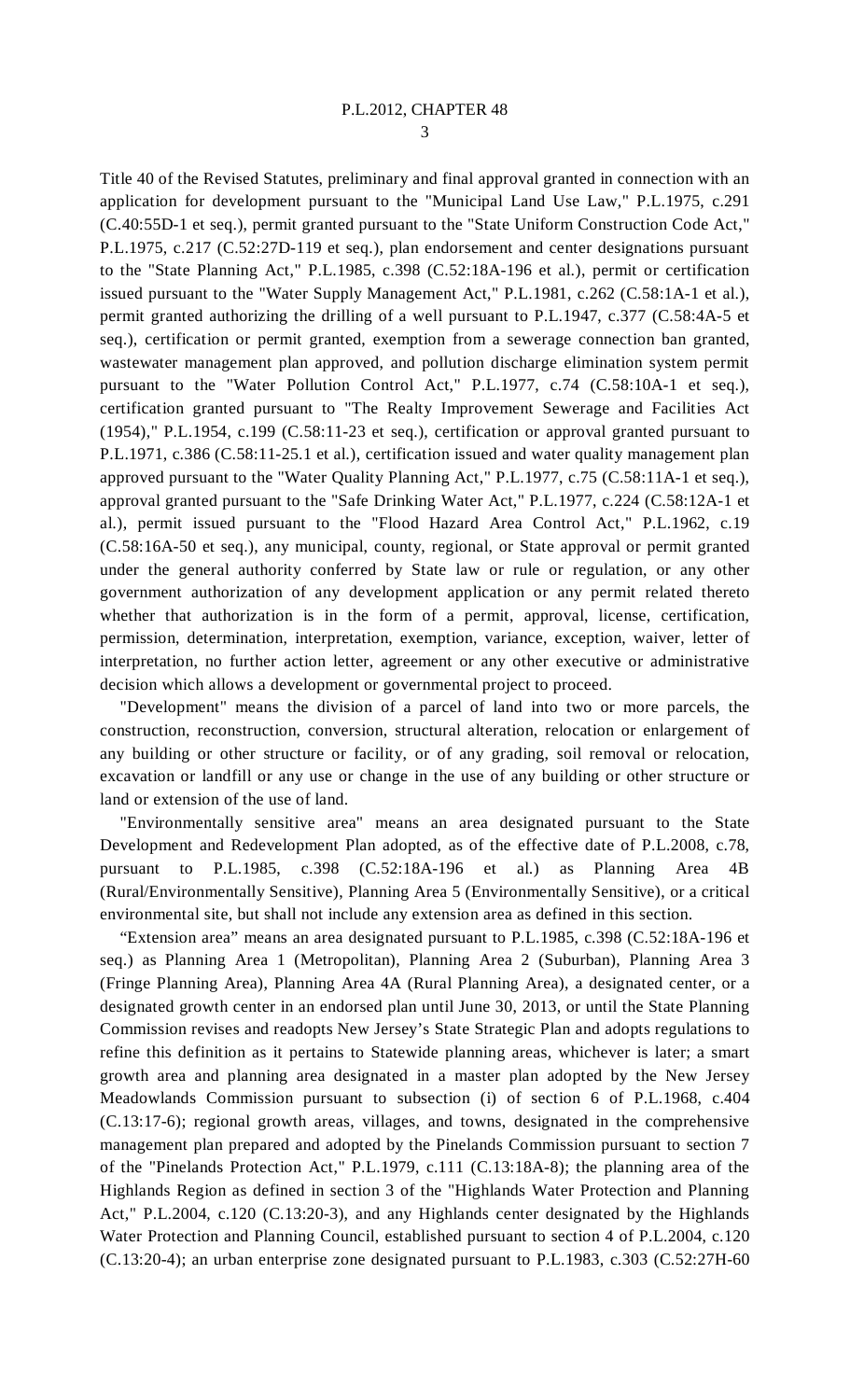$\overline{A}$ 

et seq.) or P.L.2001, c.347 (C.52:27H-66.2 et al.); an area determined to be in need of redevelopment pursuant to sections 5 and 6 of P.L.1992, c.79 (C.40A:12A-5 and 40A:12A-6) and as approved by the Department of Community Affairs; or similar areas designated by the Department of Environmental Protection. "Extension area" shall not include an area designated pursuant to the State Development and Redevelopment Plan adopted, as of the effective date of P.L.2008, c.78, pursuant to P.L.1985, c.398 as Planning Area 4B (Rural/Environmentally Sensitive) or Planning Area 5 (Environmentally Sensitive), except for any area within Planning Area 4B or Planning Area 5 that is a designated center, or a designated growth center in an endorsed plan.

 "Extension period" means the period beginning January 1, 2007 and continuing through December 31, 2014.

 "Government" means any municipal, county, regional, or State government, or any agency, department, commission or other instrumentality thereof.

3. Section 4 of P.L.2008, c.78 (C.40:55D-136.4) is amended to read as follows:

C.40:55D-136.4 Existing government approval; extension period.

 4. a. For any government approval in existence during the extension period, the running of the period of approval is automatically suspended for the extension period, except as otherwise provided hereunder; however, the tolling provided for herein shall not extend the government approval more than six months beyond the conclusion of the extension period. Nothing in P.L.2008, c.78 (C.40:55D-136.1 et seq.) shall shorten the duration that any approval would have had in the absence of P.L.2008, c.78, nor shall P.L.2008, c.78 prohibit the granting of such additional extensions as are provided by law when the tolling granted by P.L.2008, c.78 shall expire. Notwithstanding any previously enacted provision of P.L.2008, c.78, as amended and supplemented, the running of the period of approval of all government approvals which would have been extended pursuant to the definition of "extension area," added by P.L.2012, c.48, shall be calculated, using that definition, retroactive to the enactment of P.L.2008, c.78.

 b. Nothing in P.L.2008, c.78 (C.40:55D-136.1 et seq.) shall be deemed to extend or purport to extend:

 (1) any permit or approval issued by the government of the United States or any agency or instrumentality thereof, or any permit or approval by whatever authority issued of which the duration of effect or the date or terms of its expiration are specified or determined by or pursuant to law or regulation of the federal government or any of its agencies or instrumentalities;

 (2) any permit or approval issued pursuant to the "Pinelands Protection Act," P.L.1979, c.111 (C.13:18A-1 et seq.) if the extension would result in a violation of federal law, or any State rule or regulation requiring approval by the Secretary of the Interior pursuant to Pub.L.95-625 (16 U.S.C. s.471i);

(3) any permit or approval issued within an environmentally sensitive area;

 (4) any permit or approval within an environmentally sensitive area issued pursuant to the "Highlands Water Protection and Planning Act," P.L.2004, c.120 (C.13:20-1 et al.), or any permit or approval issued within the preservation area of the Highlands Region as defined in section 3 of P.L.2004, c.120 (C.13:20-3);

 (5) any permit or approval issued by the Department of Transportation pursuant to Title 27 of the Revised Statutes or under the general authority conferred by State law, other than a right-of-way permit issued pursuant to paragraph (3) of subsection (h) of section 5 of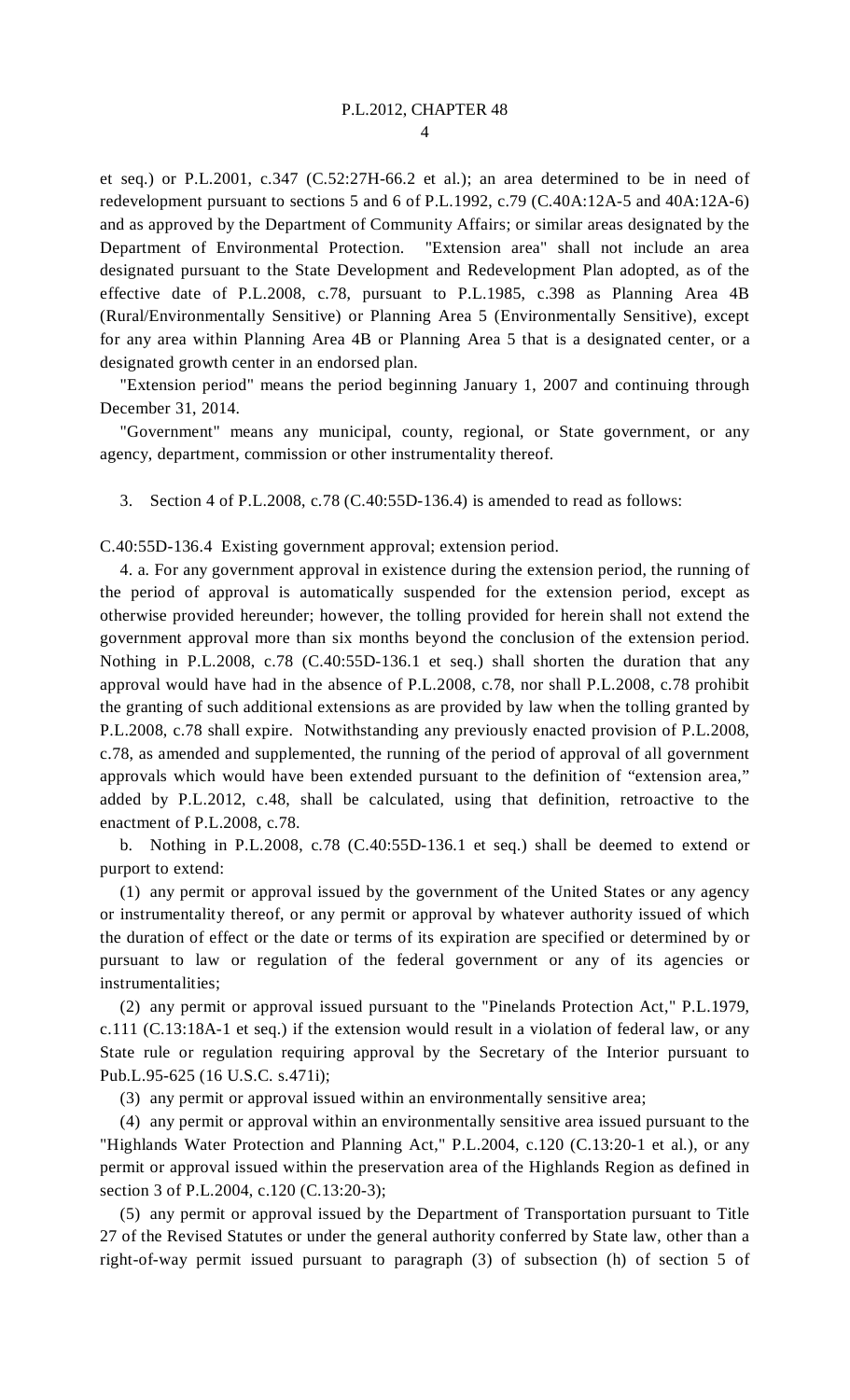P.L.1966, c.301 (C.27:1A-5) or a permit granted pursuant to R.S.27:7-1 et seq. or any supplement thereto;

 (6) any permit or approval issued pursuant to the "Flood Hazard Area Control Act," P.L.1962, c.19 (C.58:16A-50 et seq.), except (a) where work has commenced, in any phase or section of the development, on any site improvement as defined in paragraph (1) of subsection a. of section 41 of the "Municipal Land Use Law," P.L.1975, c.291 (C.40:55D-53) or on any buildings or structures or (b) where the permit or approval authorizes work on real property owned by the government or the federal government;

 (7) any coastal center designated pursuant to the "Coastal Area Facility Review Act," P.L.1973, c.185 (C.13:19-1 et seq.), that as of March 15, 2007 (a) had not submitted an application for plan endorsement to the State Planning Commission, and (b) was not in compliance with the provisions of the Coastal Zone Management Rules at N.J.A.C.7:7E-5B.6; or

 (8) any permit or approval within the Highlands planning area located in a municipality subject to the "Highlands Water Protection and Planning Act," P.L.2004, c.120, that has adopted, as of May 1, 2012, in accordance with the Highlands Water Protection and Planning Council conformance approval, a Highlands master plan element, a Highlands land use ordinance, or an environmental resource inventory, except that the provisions of this paragraph shall not apply to any permit or approval within a Highlands center designated by the Highlands Water Protection and Planning Council, notwithstanding the adoption by the municipality of a Highlands master plan element, a Highlands land use ordinance, or an environmental resource inventory.

 c. P.L.2008, c.78 shall not affect any administrative consent order issued by the Department of Environmental Protection in effect or issued during the extension period, nor shall it be construed to extend any approval in connection with a resource recovery facility as defined in section 2 of P.L.1985, c.38 (C.13:1E-137).

 d. Nothing in P.L.2008, c.78 shall affect the ability of the Commissioner of Environmental Protection to revoke or modify a specific permit or approval, or extension thereof pursuant to P.L.2008, c.78, when that specific permit or approval contains language authorizing the modification or revocation of the permit or approval by the department.

 e. In the event that any approval tolled pursuant to P.L.2008, c.78 is based upon the connection to a sanitary sewer system, the approval's extension shall be contingent upon the availability of sufficient capacity, on the part of the treatment facility, to accommodate the development whose approval has been extended. If sufficient capacity is not available, those permit holders whose approvals have been extended shall have priority with regard to the further allocation of gallonage over those approval holders who have not received approval of a hookup prior to the date of enactment of P.L.2008, c.78. Priority regarding the distribution of further gallonage to any permit holder who has received the extension of an approval pursuant to P.L.2008, c.78 shall be allocated in order of the granting of the original approval of the connection.

 f. P.L.2008, c.78 shall not toll any approval issued under the "Municipal Land Use Law," P.L.1975, c.291 (C.40:55D-1 et seq.) in connection with an application for development involving a residential use where, subsequent to the expiration of the permit but prior to January 1, 2007, an amendment has been adopted to the master plan and the zoning ordinance to rezone the property to industrial or commercial use when the permit was issued for residential use.